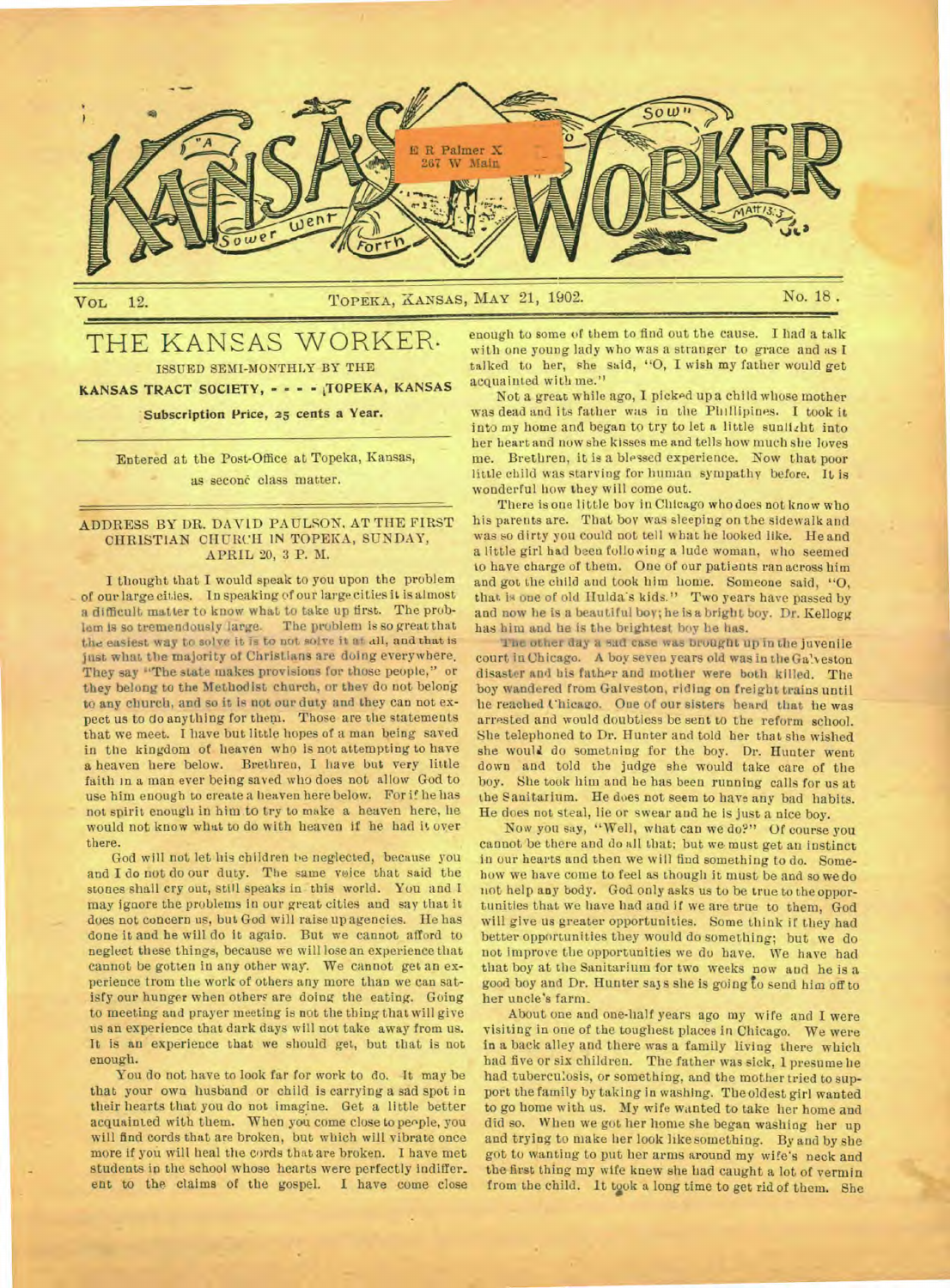taught the child some scripture verses and she used to *go*  home and repeat them to her mother and then religious prejudice arose in that mother's heart and she took the child away from us. Then the Lord sent us a beautiful child. Just a beautiful child! If we had looked the world over we could not have found a child that would have suited us better. I have found that when we are willing to do what God wants us to do, he will give us the best thing. As soon as I was willing to take that cross eyed girl into our home, God took her away from us and *gave* us a sweet child.

#### [TO BE CONTINUED.]

# $\bullet$ CHILE, SOUTH AMERICA.

#### BRETHREN AND SISTERS IN KANSAS:

With the permission of the Editor we will again talk with you all a few minutes through the WORKER. We are daily receiving more and more of God's blessings. It seems that the past few weeks have been the happiest of our lives. We are of good courage In the Lord and happy in his service. Have never been of better courage in the Lord's work. When we see hew the Lard is leading out in advance and preparing the way for the work in this great field we could not be otherwise than of good courage. Praise His holy name.

February 28, in company with Elder Westphal (who had just two days previous arrived from Argentina) I started with him for a trip through Chile. The object of this trip was to become better acquainted with the field and its needs. And yet bow faint an idea could we get in so brief a time, of a field over 4.003 miles in length, embracing four republics with 10,000,000 people. Our trip which extended about 1-500 miles from north to south was entirely in Chile.

**Leaving Valparaiso Feb. 28 in the morning, we the same**  afternoon reached Santiago, the capital of Chile, a city of 280,-000 people, where we have a nice little church of about 40 members. Remaining with them oter the Sabbath, we on Sunday morning went on to another place where in the afternoon I baptized three Chilenos in a rapid mountain stream. On arriving at this place (where there are ten Sabbath keepers) the provincial judge sent us word that if our room was too small we might use his for meetings. From this place we made stops at a number of places, some where there is only one and others where there are a number of representitives of the truth. On my trips I baptized in all, ten.

The trip south covered a distance of about 500 miles by rail through a very fine valley. Fruits in abundance. Vineyards of hundreds of acres, almost like the wheat fields in Kansas. Such large fine grapes I have never before seen. The fruits are of the California varieties. Grapes, peaches, pears, plums, apples, quinces, oranges, lemons and in fact nearly all of the fruits with which we are familiar in Kansas, besides many others are grown in at least some part. The country is so long that it has every shade of climate. Since returning from our north trip a brother from the south sent us a nice box of fruit, And today I received a freight bill from another brother still farther south (about 500 miles from here) who is sending us 120 pounds of honey. He must expect us to live sweet. I might add in this connection that honey is very cheap only about 4 to 5 cents a pound and of the very finest kind.

Returning from our trip south, we started north by boat March 15. Traveling north of Valparaiso is done mostly by boats. Railroads are short, only from points inland. The first stop north of Valparaiso was at Port Caldera, about 400 miles up the coast. From this port we went by rail (the oldest R. R. in southern hemisphere completed in 1851. We were glad for the privilege of riding over it,) inland to Capiapo, a beautiful city up in the mountain valley. Here we found about ten Sabbath keepers who had never seen a Seventh-day Adventist preacher before. Their only knowledge of the truth having been received from one of the faithful canvassers, who has worked untiringly for six or seven years in this field. In the tracks of the canvassers, believers are springing up everywhere. I have never before seen such manifest developments of the canvassing work as in this field. In various parts there are Sabbath keepers the direct result of the canvassers work. In the last two weeks I have gotten three letters from three different persons from one place, who have never seen a minister, some of them asking for baptism, some sending money to help on the work; surely "this is the Lord's doing and marvelous in our eyes." We must go or send help to them as soon as possible While north we learned of similar cases in both Peru and Bolivia. So all through the field there are openings and urgent calls for work. But we must have more workers with which to supply these calls.

Spending but a few days at this place we returned to the port and had to remain there for several days waiting for boat connections on north. The brother who was with us as interpreter spent part of his time canvassing for the paper 'Senales," securing 40 yearly subscriptions and selling nearly 200 copies of the paper in a few hours time. I, myself, on one occasion, knowing but little of the language, sold 51 copies of the paper in five or six hours. I mention this to show that there is a good opening for colporter or canvassing work in this field.

We reached Iquique (pronounced I-kee-kee) on Wednesday and remained there until the following Monday. At this place there is also a nice company of believers. The largest company in all the West Coast field. They have a very commendable place of meeting. Tney say one of the nicest halls in the city. Iquique brethren showed their love for the truth by paying us over \$500 (Chilian) tithes and offerings while we were there. Of course this was not so much as it takes about three or three and a **half Chilian dollars to be** worth one of Uncle Sam's; but to them it means quite as much and shows that they have a real love for the truths of the Third Angel's Message.

**In** consultation with Elder Westphal and the brethren we have decided that it would be best to move our office and headquarters for this West Coast Field to Iquique. Valparaiso is *very* central for Chile alone, but not for the whole of the field which embraces the four republics, Peru, Bolivia, Ecuador and Chile. There are also other reasons than that of its geographical location that makes Iquique the better place for headquarters of our work.

Elder Westphal wrote a series of very interesting articles for the "Magazine" upon Chile while here. I wish that all of our brethren and sisters in Kansas had the Missionary Magazine so that they could read these articles of his.

Before this reaches you we will be located in our new headquarters 1000 miles north of Valparaiso, so if our friends will please note the change of address it will avoid delay and possible loss of correspondence.

Mrs. O. desires to be remembered with best wishes to all. Yours in the work, A. R. OGDEN. Casilla 240 Iquique, Chile.

Sixty churches have sent in their reports for the quarter ending March 31, 1902. We wish reports from the balance of the churches at once. Shall we get them?

T. J. **EAGLE,**  Conference Secretary.

Excellent rains all along the Rock. Island Road from Enid, Oklahoma, to Topeka, crop prospects are brightening daily. Now is the time, just now, to work ten hours per day canvassing in the wheat districts. We make a loud call for volunteers, who will answer? Get up and go? Do you hear the voice of the spirit calling you? Delay not to respond. C. McR. respond. C. McR.

 $\rightarrow$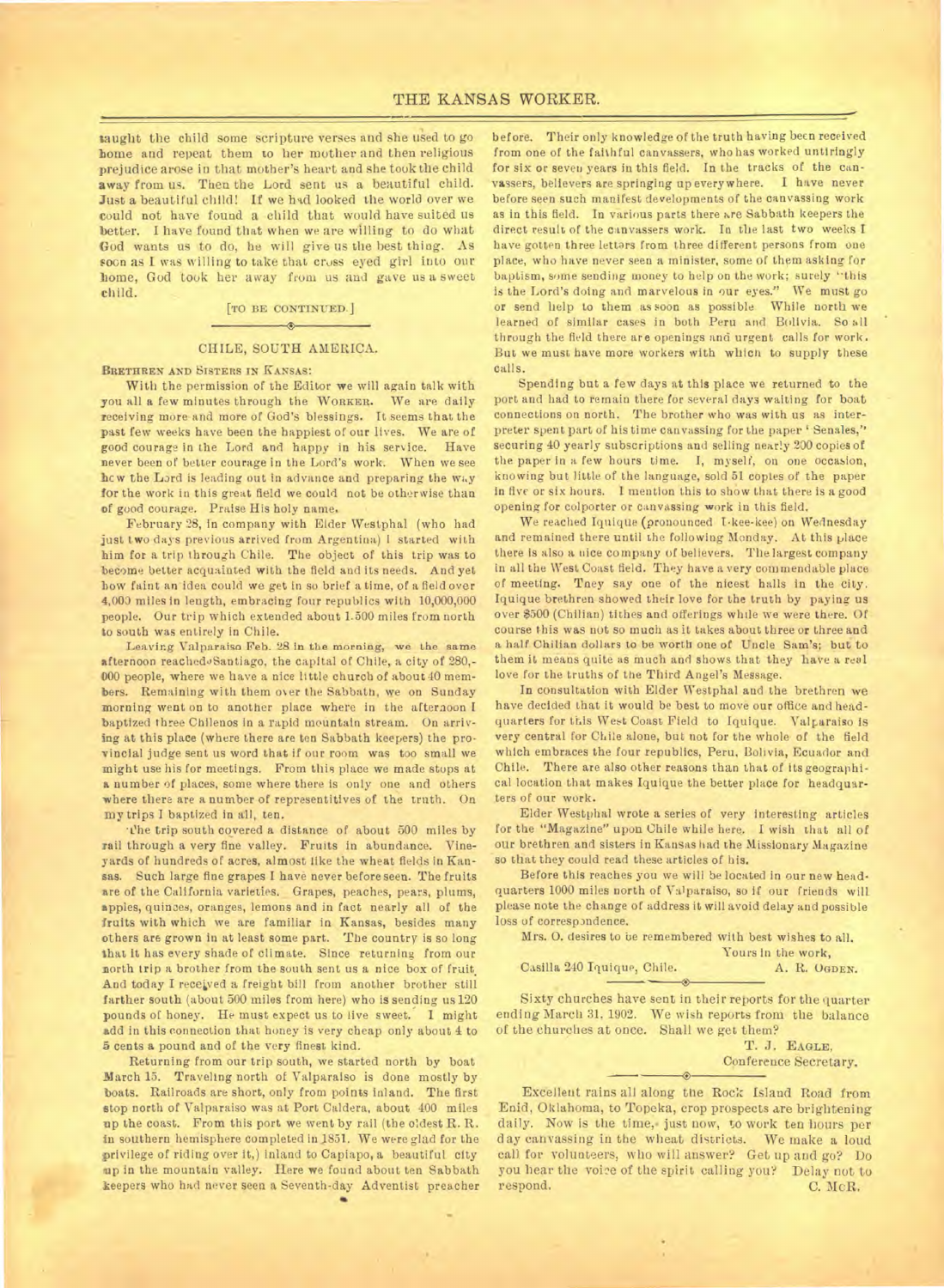# TO OUR SISTERS.



OMMENCING with the issue of June 4, there will appear regularly in the Signs of the Times, for the term of ten weeks, a series of articles by Dr. Mary Wood-Allen treating the oft perplexing question in many homes—the rearing of the children. The health and train. ing of the child from infancy is treated upon by this able writer in a manner that will prove exceedingly helpful to

parents who read the articles and practice the suggestions given. In addition to the home blessing to be derived from these articles, we believe they open the door of missionary activity to our sisters which they will not be slow to enter. Mrs. Wood-Allen is widely known as a W. C. T. U. worker, and our sisters can circulate the Signs containing these articles among their W. C. T. U. neighbors without exciting prejudice. Certainly this is an opportunity for our sisters which they will appreciate.

The subscription rate for three months which will embrace the entire series is but 40 cents. Five copies to one name and address 88 cents; ten copies to one name \$1.75; larger clubs pro rata.

Send your orders at once to The Kansas Tract Society and secure the series complete.

#### A SPLENDID OPPORTUNITY.

Read and see if this does not mean you. The Correspondence School for nurses, connected with the Sanitarium Medical Missionary Training School, will begin a new class the first of July. Lessons are sent weekly to students who are unable to leave home duties in order to take a regular Course at one of our Sanitariums. This is the fourth year this work has been carried on and hundreds are availing themselves of it. Studies on eleven subjects are given, among which missionary work and care and treatment of the sick are prominent. Our lessons have recently been revised and enlarged and are in every way much improved. The tuition fee is \$3 which barely covers the cost in sending out the lessons, correcting the replies and returning the reports to the pupil. The text-books required for this work are furnished at actual cost price. We shall organize a new class in July which will continue one year, (some finish in six months,) and shall be glad to hear from all who are interested. A descriptive circular giving full particulars, will be sent free ou application. Address, Correspondence Department Sanitarium Training School, Battle Creek, Mich.

#### A CALL.

Many are Called. Called to what? To go from house to house and carry the truth to the homes and hearts of the people. Are you called to this work? Will you go? Do you believe the Lord has called you? Don't say I am too busy. It is the busy men and women He wants. Such people are always in demand even in worldly pursuits. 1 believe the Spirit of God has spoken to this people and so do you believe it. But it is absolutely certain that some, yes, many are refusing His call. You ask, "Is it I?" Yes, it is you. He says "one hundred should be in the field where there is now one." Have you faith in Goa? faith in the last message of Mercy and warning? It is the last the very last. We have reached a critical point, a test is placed upon many a soul today. "To this man will I look even to him that is poor and of a contrite spirit and trembleth at My word." **C. MCREYNOLDS.** 

# THE RUSSELL CAMP-MEETING.

While this meeting is appointed to accommodate our German brethren in the western part of the state, it will also be In reach of quite a number of our English brethren who have not had camp-meeting privileges for years. Besides the local German help in the state we will have the services of Elder F. H. Westphal and we also expect Elder A. J. Voth of Oklahoma, recently from Dakota. This meeting comes in before harvest, and we believe our people will attend it.

Besides those named, Elders Beeson, McReynolds, Brother Surber and our Tract Society Secretary, Brother Becker, will attend and possibly other help. The Object Lesson work and the school work will receive much attention.

We believe our brethren will appreciate this opportunity and we confidently expect a good attendance. Tents will be on the ground. Let those who want them write at once to Kansas Tract Society, 821 W. 5th St., Topeka.

**C. MCREYNOLDS.** 

### TENTS FOR CAMP-MEETINGS.

Economy is a God-given principle. Our Saviour taught it by precept and by example. There is a saying as true as old, that "A dollar saved is s dollar made." Let us all apply this principle and reduce it to practice in our plans for camp-meetings this year. You ask how? By writing to the Kansas Tract Society and stating that you want a tent and which meeting you will attend. Send in your order as soon as you have decided and it will be placed on record and the tent will be on the ground and pitched in time for you, Much money has been lost by the committee being left to guess as to the number of tents that would be needed, and more were sent than were called for and thus a much larger freight bill was paid than was necessary. A few postal cards will save many dollars. Will you help us to save this extra expense? With your co-operation it can be done.

C. McR.

# THE SUMMER ASSEMBLY.

From 2,000 churches comes a call for well trained teachers. Wherever there is a church there should be a Christian teacher. It cannot be expected that a person educated in the public) schools will know how to teach a Christian school without making a study of the principles and methods to be applied when the Bible is the basis of the education. Justice demands that teachers have an opportunity to take some training. This fact has appealed to the general conference committee, to conference presidents and educational laborers and the way has been prepared for such a training.

From June 12 to August 20 there will be held at Berrien Springs, Michigan, on Emmanuel Missionary College farm, a summer school for teachers and Christian Business men. Tuition is free, rent is free and a students only regular expense will be for board. Board will be served on the European plan.

Has God called you to teach? Do you know of persons who should be in the work but who are not because they are in need of training? All such persons should read the announcement of the summer assembly. Send for one for yourself and Address

> E. A. SUTHERLAND, Berrien Springs, Michigan.

**WANTED.—Homes** in the country for two children, a boy of ten and a girl twelve years of age. Anyone knowing of such homes, should address Mrs. L. E. Cox, 315 S. Topeka Ave., Wichita, Kansas.